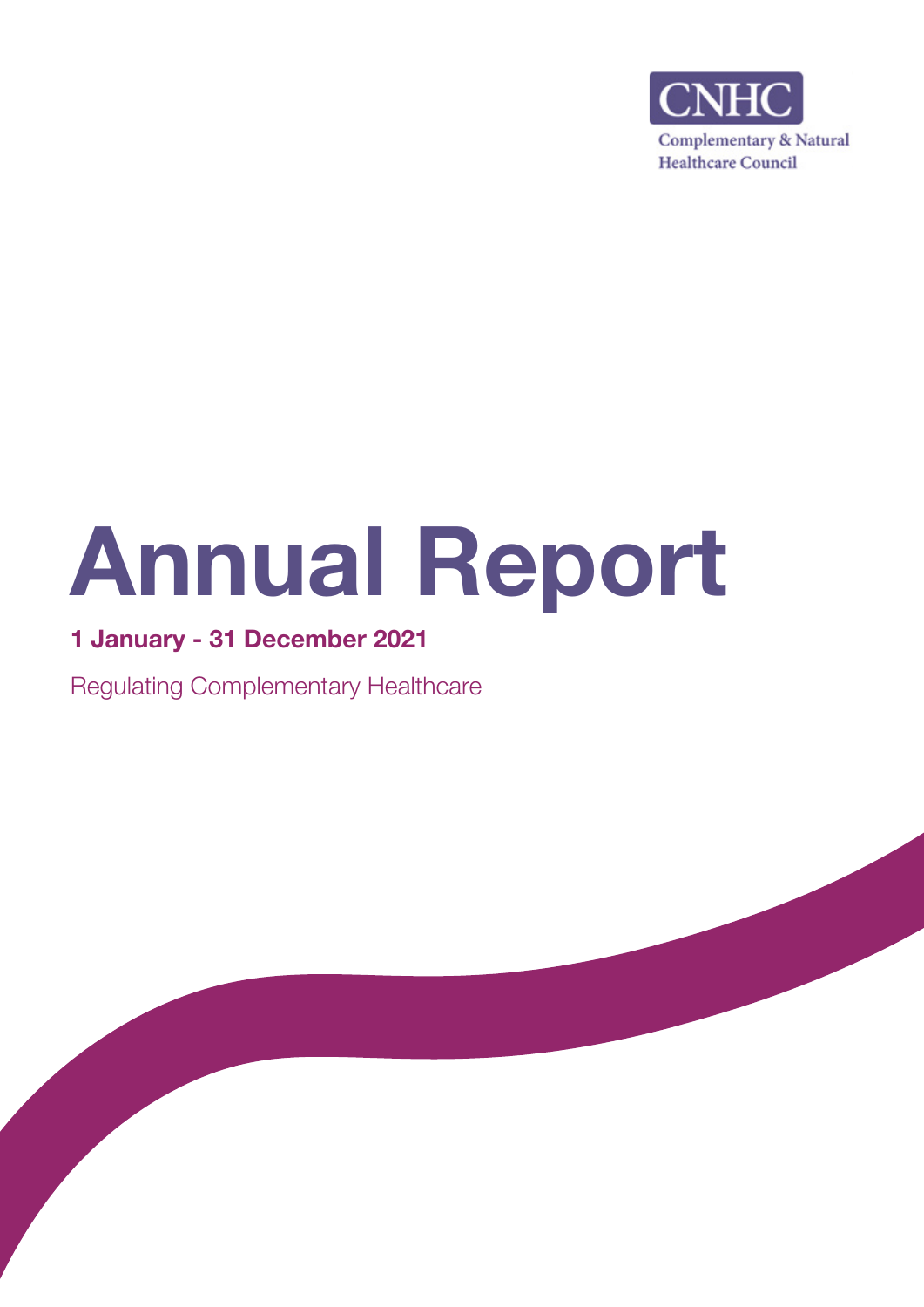# **Contents**

| Chair's statement                                                            | 3                       |
|------------------------------------------------------------------------------|-------------------------|
| 1. Our purpose                                                               | 4                       |
| 2. About us                                                                  | 5                       |
| 3. Our aspirations                                                           | $6\phantom{a}$          |
| 4. Strategic objectives                                                      | $\overline{\mathbf{7}}$ |
| 5. Governance framework                                                      | 8                       |
| 6. Key achievements                                                          | 9                       |
| 7. Dealing with concerns                                                     | 9                       |
| 8. Registration                                                              | 10                      |
| Financial Statements for the Financial Year<br>1 January to 31 December 2021 | 12 <sub>2</sub>         |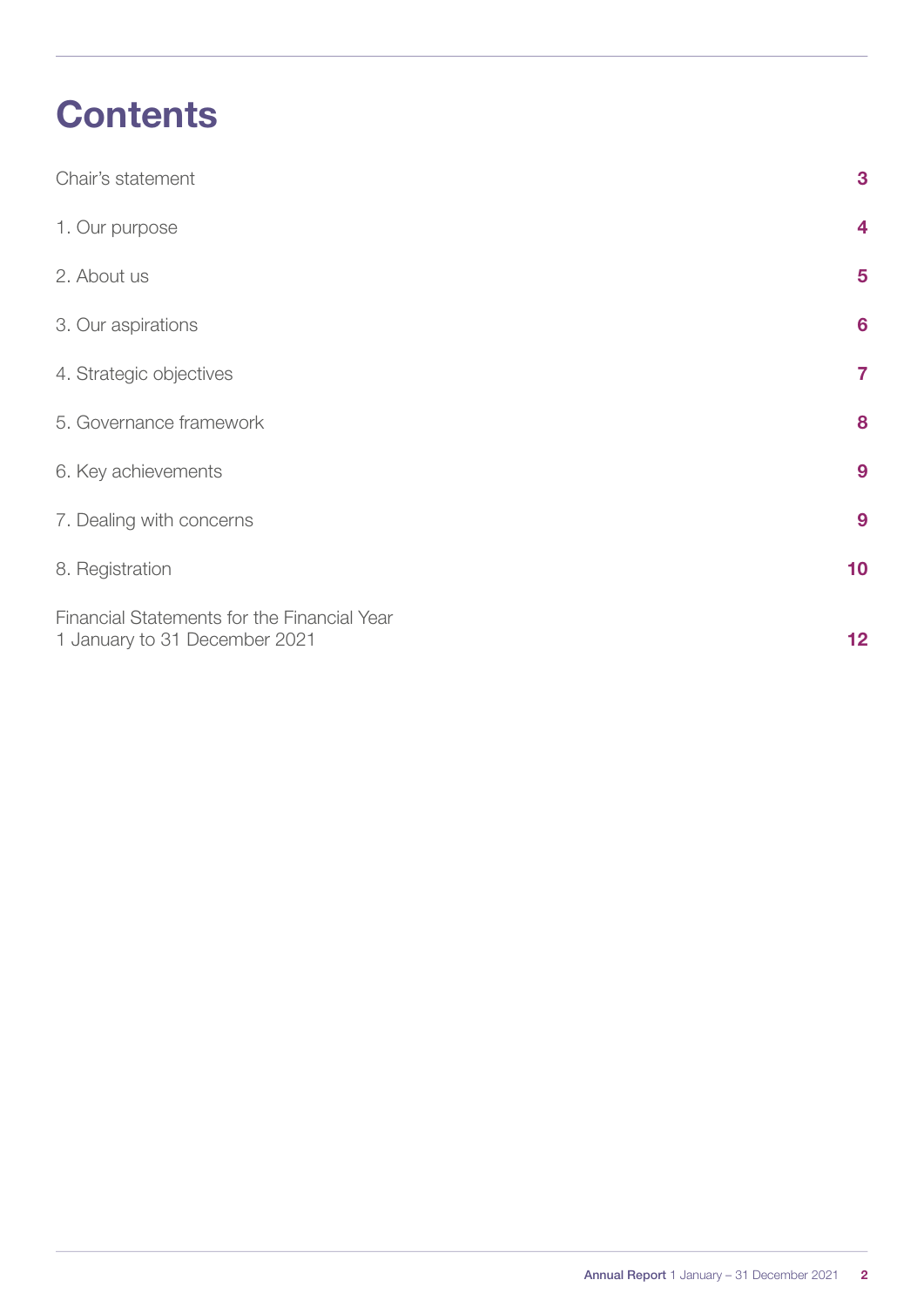# <span id="page-2-0"></span>Chair's statement

2021 proved to be another testing year for our Registrants with the continuing COVID-19 pandemic. CNHC endeavoured to keep Registrants updated with the most current information on restrictions on working and government guidance on working safely. I'm proud to say our team have worked hard on this liaising with government departments and issuing updates and the large majority of our Registrants have congratulated CNHC on our efforts.

With our health system under relentless pressure, CNHC Registrants play a vital role in supporting the public's health and wellbeing – helping with health issues such as obesity, smoking cessation, pain relief and mental health. 2021 saw CNHC's Accredited Register continue to grow, and I thank our Registrants for remaining with us and continuing to Stand Up for Standards. Seeking to be voluntarily regulated assures the public that you are properly qualified, insured, and are following high standards of practice.

Key achievements for CNHC this year included adding the discipline of Kinesiology to our Accredited Register, and publishing core curricula for Craniosacral Therapy and Yoga Therapy

Finally, the CNHC Board once again takes this opportunity to thank CNHC's staff for all their hard work over the year in keeping CNHC open for business – growing our Accredited Register, helping Registrants with their queries, and continuously working to protect the public.

Iain Mcinnes, Chair

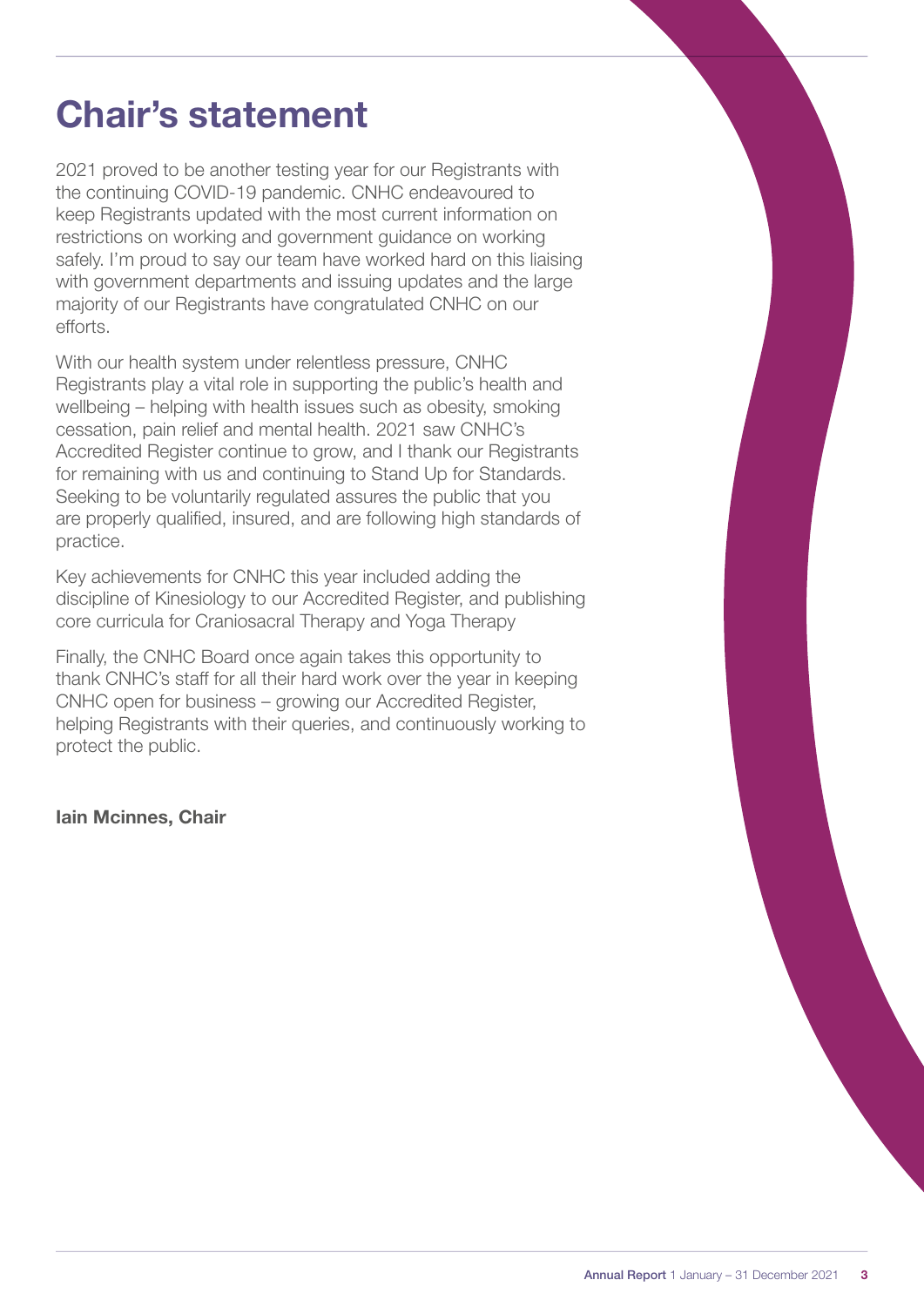<span id="page-3-0"></span>

# 1. Our purpose

CNHC is the independent UK regulator of complementary health practitioners. It was set up in 2008 with government funding and support to protect the public. We have been self-financing since 2010.

CNHC's key purpose is to protect the public and enable proper public accountability of the complementary therapists that it registers.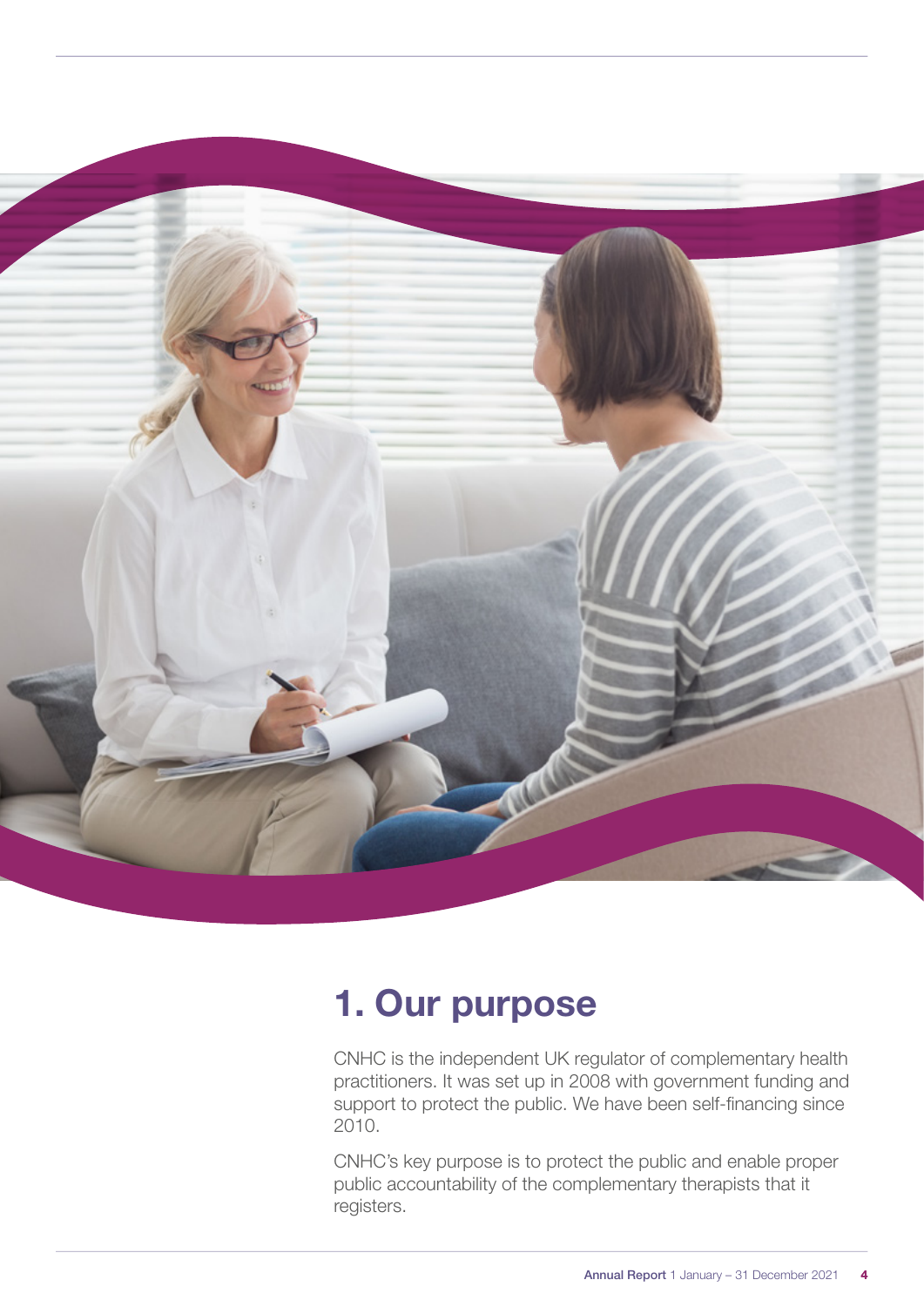# <span id="page-4-0"></span>2. About us

## What we do

CNHC holds a UK-wide Accredited Register of complementary health practitioners who have met UK standards for safe and competent practice. We set the standards that practitioners need to meet to get onto and then stay on the register. CNHC's Register is accredited by the Professional Standards Authority for Health and Social Care (PSA), an independent body accountable to the UK Parliament.

As the holder of an Accredited Register, we have met the PSA's robust requirements for governance, setting standards, education and training, risk management, complaints and concerns. We investigate concerns about our Registrants and our procedures mirror, as far as practicable, the procedures of the UK statutory healthcare regulators.

CNHC also makes the case to government and a wide range of organisations for the wider use of complementary healthcare to enhance the UK's health and wellbeing. We raise awareness and seek to influence local and national policy wherever possible to increase access to the different types of therapies we register.

# Our values

CNHC is committed to demonstration of the following values in all its work:

- 1. To respect the principles of equality and diversity.
- 2. To be professional and strive for excellence.
- 3. To take pride in delivering quality and value for money.
- 4. To be accessible to all who meet, or seek to meet our standards.
- 5. To apply the principles of better regulation.
	- proportionality
	- accountability
	- consistency
	- transparency
	- targeted.
- 6. To apply good employment practice.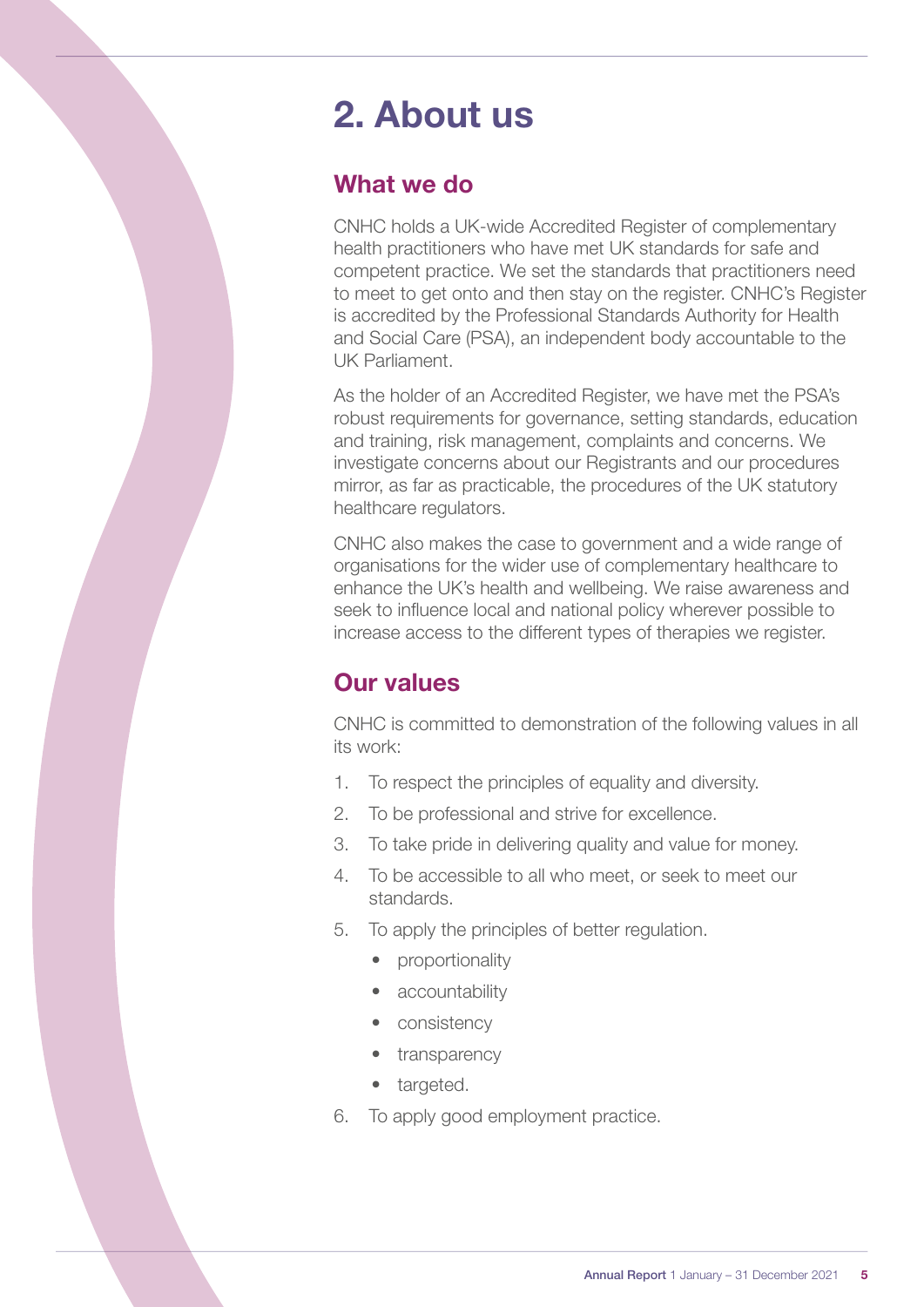# <span id="page-5-0"></span>3. Our aspirations

In the public interest we will continue to strive for progress towards the integration of complementary and mainstream medicine through our membership of:

- National Institute for Health and Care Excellence (NICE) Shared Decision-Making Collaborative.
- Research Council for Complementary Medicine.
- Integrated Healthcare Collaborative.
- College of Medicine.

We continue to explore how best to stimulate the systematic, widespread use and analysis of Patient Reported Outcome Measures (PROMs) by CNHC Registrants, as an important source of acceptable evidence of the contribution they make to the health and wellbeing of the nation.

We supported the European Congress for Integrated Medicine (ECIM) which was postponed from 2020 due to the COVID-19 pandemic and took place on 4-7 November 2021 as an online event. CNHC ran a digital exhibition booth at the Congress.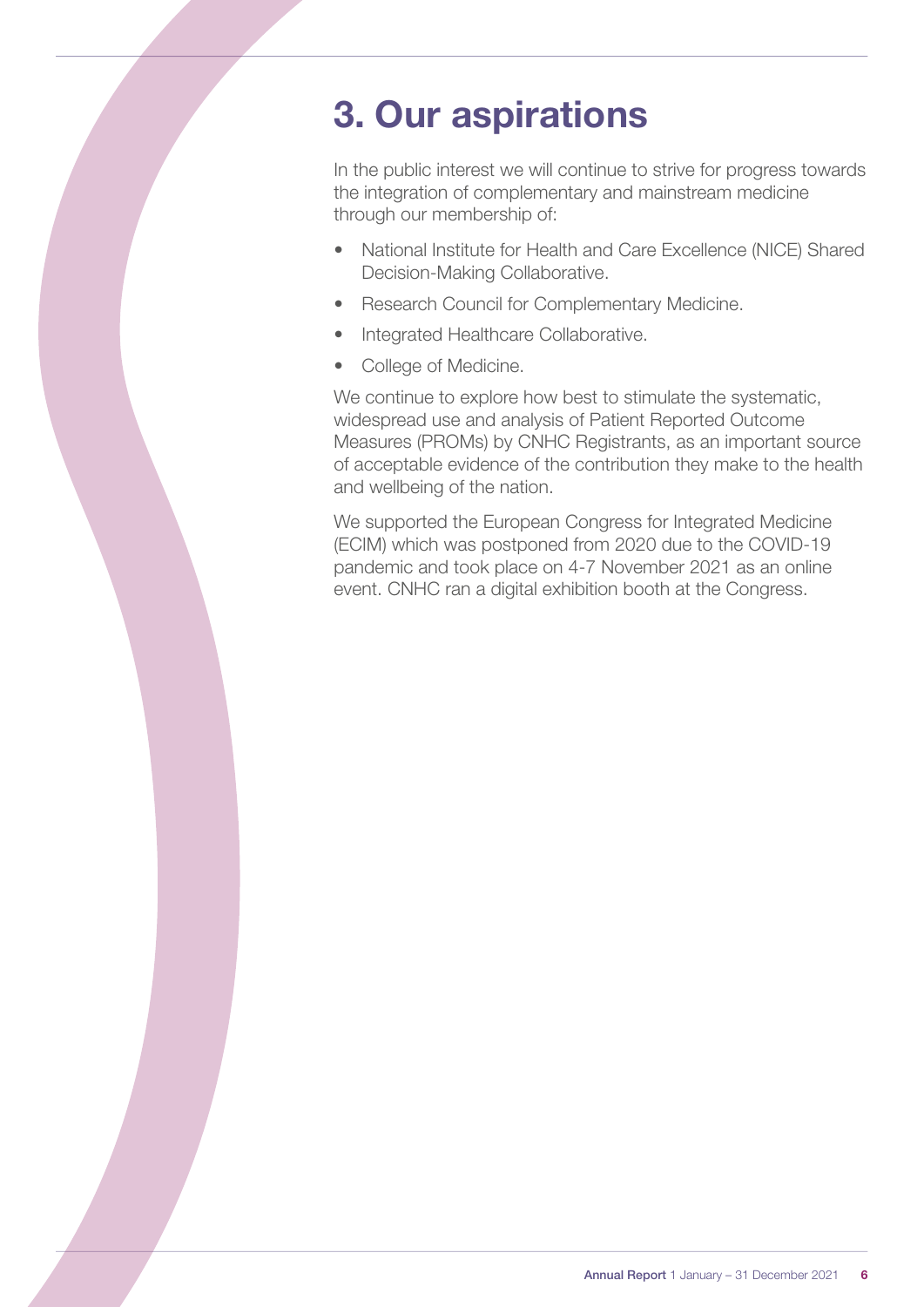# <span id="page-6-0"></span>4. Strategic objectives

All our work and activities are designed to achieve CNHC's key purpose through the delivery of the following strategic objectives:

- 1. Ensure CNHC Registrants continue to be provided with clear and comprehensive advice in relation to the COVID-19 legislation that applies to England, Northern Ireland, Scotland and Wales.
- 2. Ensure all CNHC Registrants in the following categories confirm they comply with the relevant legislation to work in the UK: non-UK nationals resident in the UK and all those with non-UK addresses.
- 3. Ensure the public can have confidence that CNHC Registrants provide a good standard of care.
- 4. Raise and maintain awareness of CNHC's standards and public protection role through effective engagement and communication with all stakeholders.
- 5. Ensure organisation structure is fit for purpose and appropriate quality assurance processes are in place.
- 6. Continue to increase the number of Registrants.
- 7. Ensure all complaints against Registrants are dealt with promptly, fairly and cost effectively and that all learning points for CNHC and Registrants are implemented.
- 8. Ensure the Register database is fit for purpose in terms of its structure and utility and that appropriate arrangements are in place to safeguard the database and all other electronic records.
- 9. Ensure CNHC complies with all relevant legislation.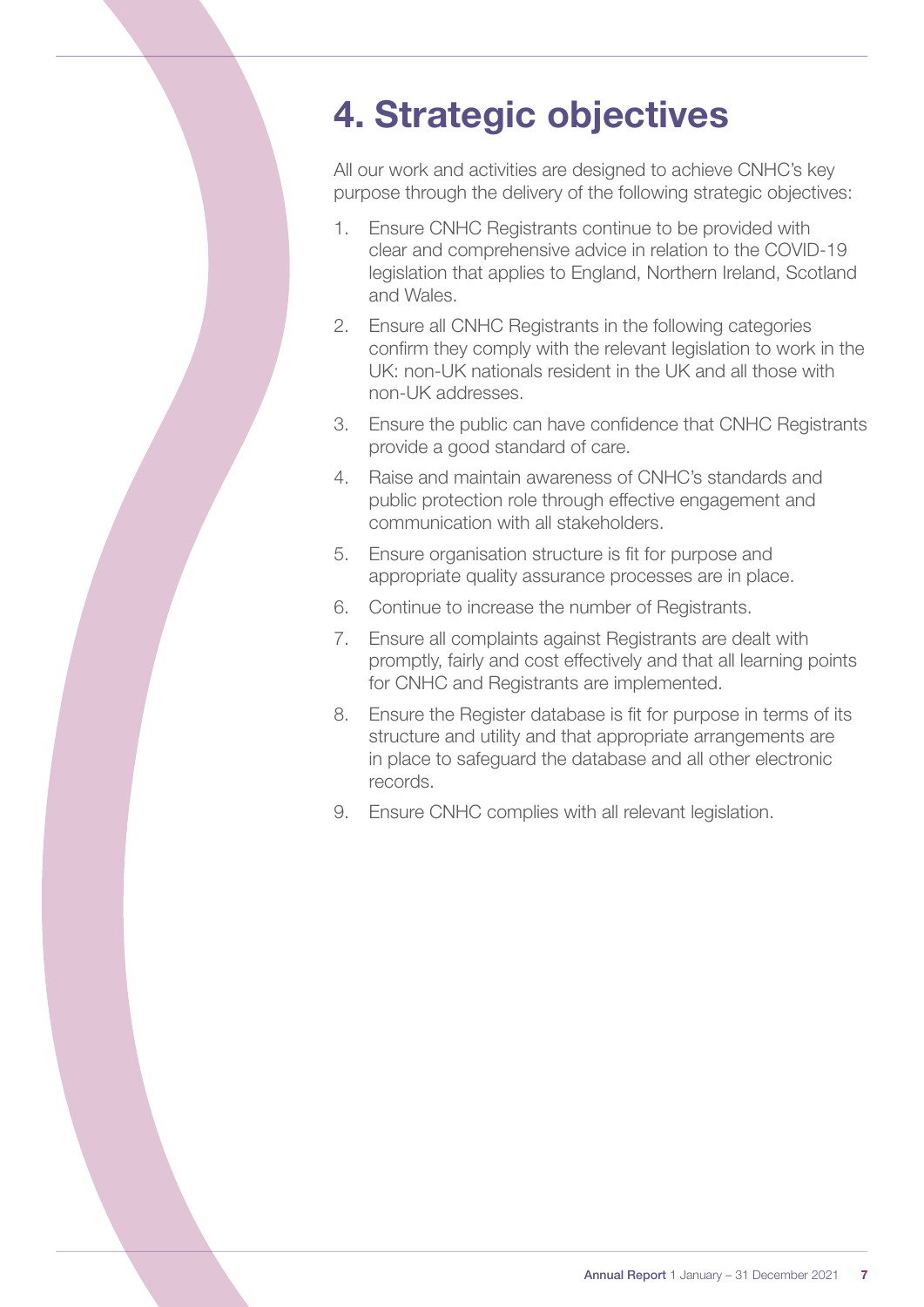# <span id="page-7-0"></span>5. Governance framework

The nature of CNHC's working relationship with key partners within the complementary and natural healthcare sector is a key element of our governance structure, as illustrated below.

The process of verification of eligibility for CNHC registration has been quality assured and the organisations involved have been asked to enter into a Memorandum of Understanding with CNHC.

## Governance structure

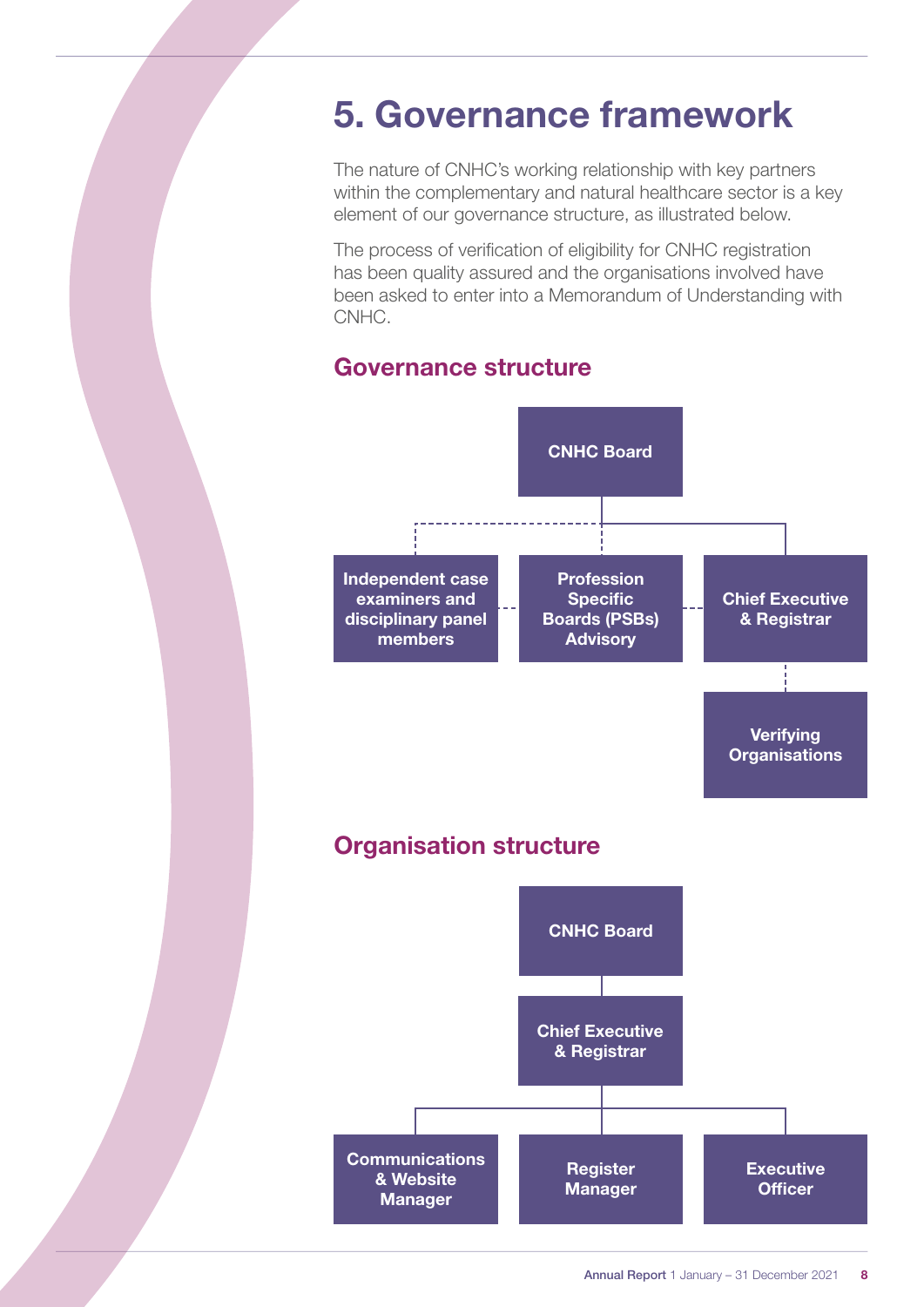# <span id="page-8-0"></span>6. Key achievements

- While all staff were working from home, we remained 'open for business' including being available by telephone.
- Continued to publish and continuously update comprehensive advice on following Government guidance on working safely during the coronavirus pandemic.
- Kept Registrants up to date via email with information regarding the pandemic and restrictions on working. A total of 10 targeted emails were sent to Registrants during 2021
- Opened the Register to Kinesiology
- Published core curricula for Craniosacral Therapy and Yoga Therapy, bringing the total to 16.
- Achieved renewal of our PSA accreditation without any Conditions or Recommendations.

# 7. Dealing with concerns

• During 2021, CNHC received three complaints against Registrants. One was resolved informally and in the other two cases, the decision of the independent Case Examiners was that there was no case to answer.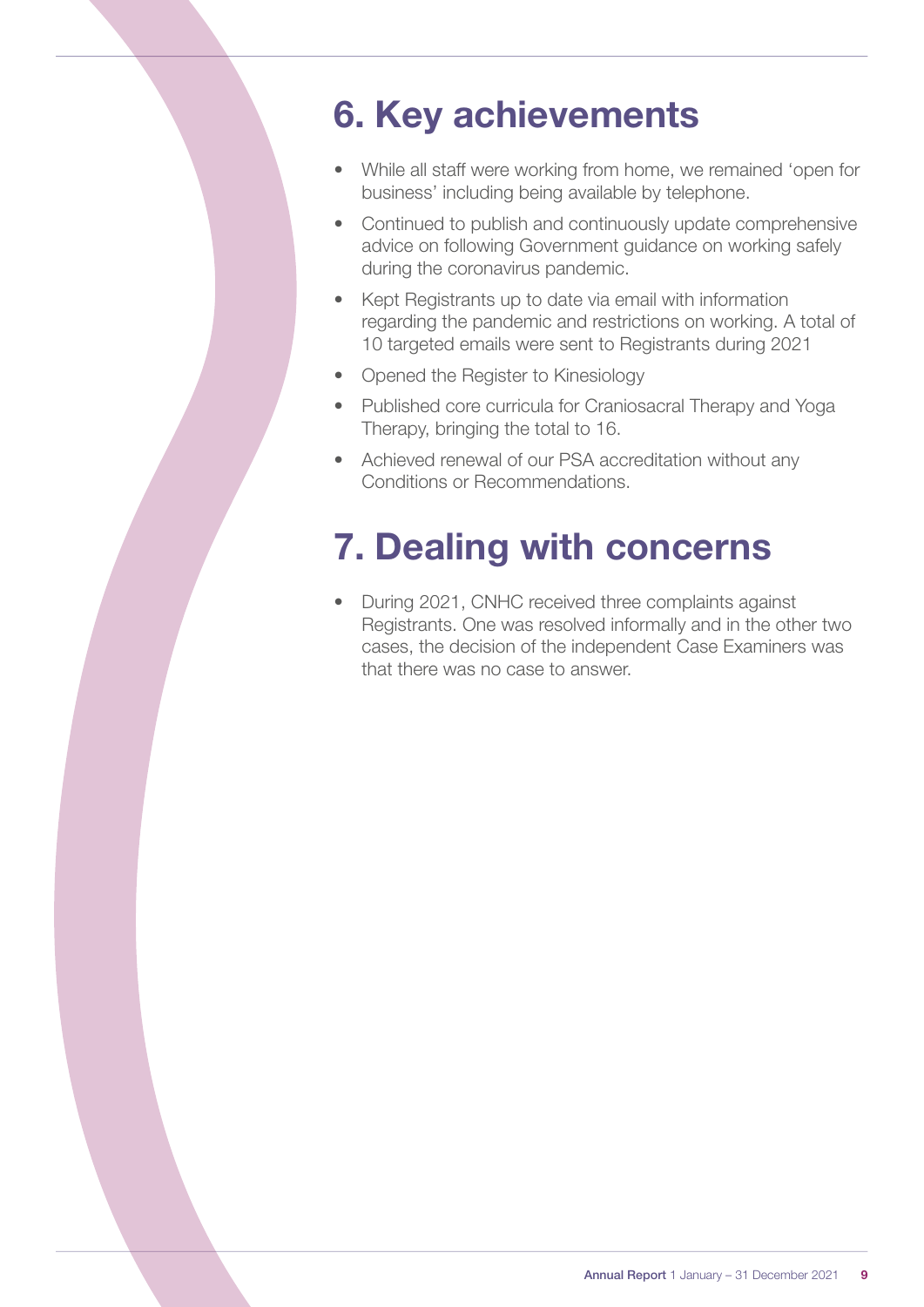# <span id="page-9-0"></span>8. Registration

In 2021 we registered practitioners from the 18 therapies listed below:

Alexander Technique Teaching \* Aromatherapy \* Bowen Therapy \* Colon Hydrotherapy \* Craniosacral Therapy \* Healing \* Hypnotherapy \* Kinesiology \* Massage Therapy \* Microsystems Acupuncture \* Naturopathy \* Nutritional Therapy \* Reflexology \* Reiki \* Shiatsu \* Sports Massage \* Sports Therapy \* Yoga Therapy.

All CNHC Registrants have agreed to be bound by the highest standards of conduct and have registered voluntarily. All of them have met the standards for safe and competent practice and are fully insured to practise. CNHC Registrants work in private practice, the NHS and a range of other health and care settings.

#### To be eligible to register with CNHC practitioners must meet the following criteria:

- have undertaken a programme of education and training which meets, as a minimum, the relevant National Occupational Standards and the core curriculum for the discipline concerned. Courses delivered entirely by distance or online learning do not meet CNHC requirements, or
- have achieved competency to the level of the National Occupational Standards for the discipline concerned by means of relevant experience of at least three years and relevant training has been assessed as having met those standards.

#### Practitioners also have to declare that:

- they have the right to work in the UK
- they do not have any unspent convictions or have notified CNHC of any such record for consideration by the Registrar prior to acceptance
- there are no health issues that have an impact on their ability to practise.
- they have not been the subject of any disciplinary or civil proceedings against them in relation to their practice or have notified CNHC of any such proceedings for consideration by the Registrar prior to acceptance
- they have current professional indemnity insurance to practise in the UK and there have been no successful claims against their insurance
- they will respond to any request from CNHC for evidence of professional indemnity insurance and CPD activities.

Any false declarations identified will result in removal from the CNHC Register.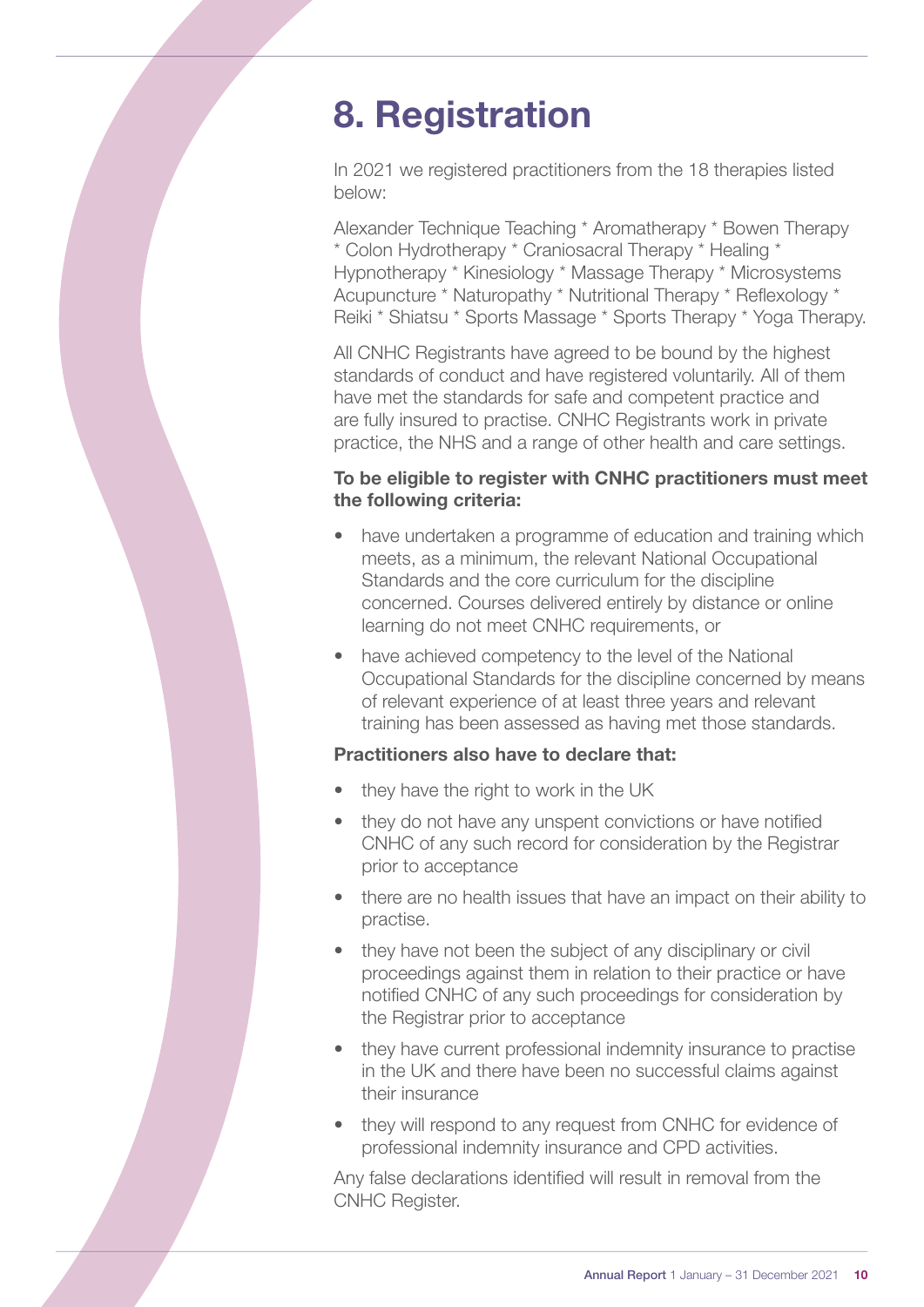#### Practitioners are also required to comply with the following:

- CNHC's Code of Conduct, Ethics and Performance
- CNHC's Continuing Professional Development (CPD) Policy
- Policy to provide copies of insurance certificate and CPD log
- CNHC's Data Protection Policy
- Terms of use of the CNHC Quality Mark.

## Public check and search function

The Register is available online and the public can search for registered practitioners in their area by town or postcode. The public can also check whether their current practitioner is registered by searching their name.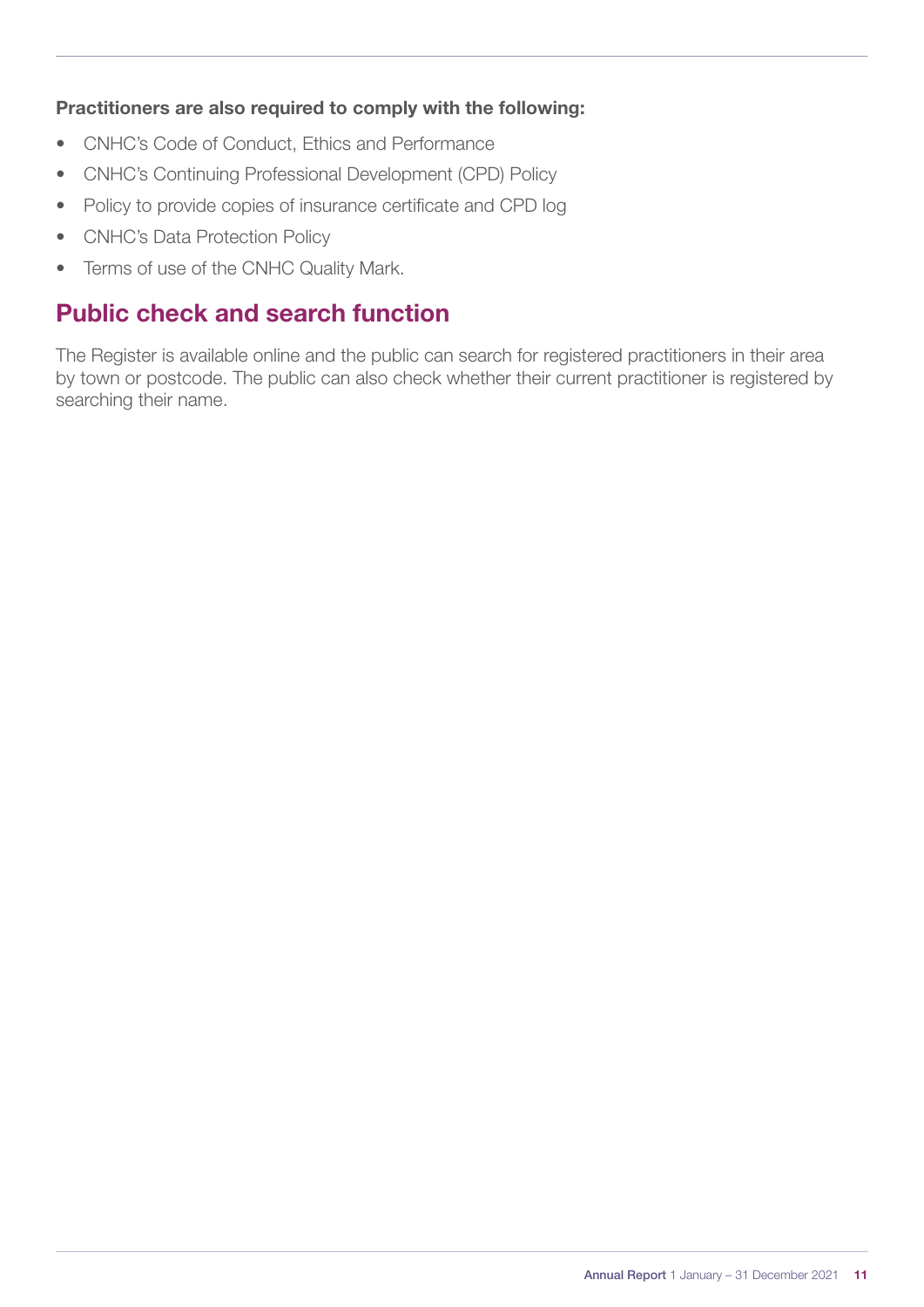# <span id="page-11-0"></span>Financial Statements for the Financial Year 1 January to 31 December 2021

# **Contents**

| Regulatory Information            | 13 |
|-----------------------------------|----|
| Report of the Directors           | 14 |
| Report of the Accountants         | 16 |
| Income and Expenditure Account    | 17 |
| <b>Balance Sheet</b>              | 18 |
| Notes to the Financial Statements | 19 |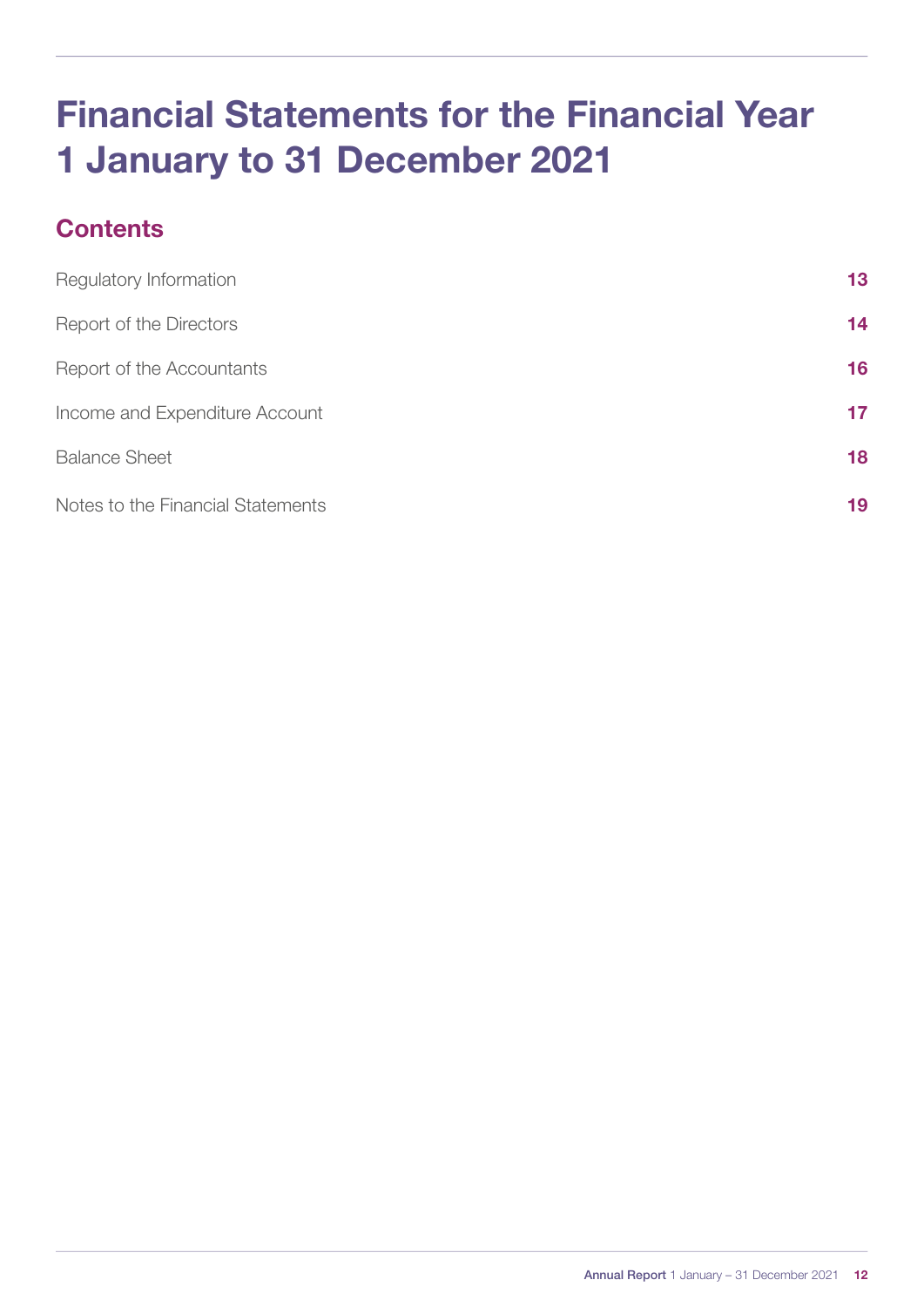# <span id="page-12-0"></span>Regulatory Information

| <b>Directors</b>         | Ann Katherine Godsell                                   |
|--------------------------|---------------------------------------------------------|
|                          | Earle Derek Abrahamson                                  |
|                          | lain Geoffrey Mcinnes                                   |
|                          | Jennifer Mary Hill                                      |
|                          | Kevin John Barron                                       |
|                          | Lynsey Claire Metcalfe                                  |
|                          | Michael S Watson                                        |
|                          | Philip Rose-Neil                                        |
|                          | Sarah Grant                                             |
|                          | Susan Margaret Spurr                                    |
|                          | <b>Tara Willmott</b>                                    |
|                          | Teija Sinikka Barr                                      |
|                          |                                                         |
| <b>Secretary</b>         | <b>Magus Secretaries Limited</b>                        |
|                          |                                                         |
| <b>Registered Office</b> | 134 Buckingham Palace Road<br>London                    |
|                          | SW1W 9SA                                                |
|                          |                                                         |
|                          |                                                         |
| <b>Accountants</b>       | <b>Magus Chartered Accountants</b>                      |
|                          | 134 Buckingham Palace Road<br>London                    |
|                          | SW1W 9SA                                                |
|                          |                                                         |
| <b>Bankers</b>           | Co-operative Bank plc<br><b>Specialist Charity Team</b> |
|                          | 4th Floor<br>9 Prescot Street London                    |
|                          | E1 8BE                                                  |
|                          | Nationwide Building Society                             |
|                          | Kings Park Road<br><b>Moulton Park</b>                  |
|                          | Northampton<br>NW3 6NW                                  |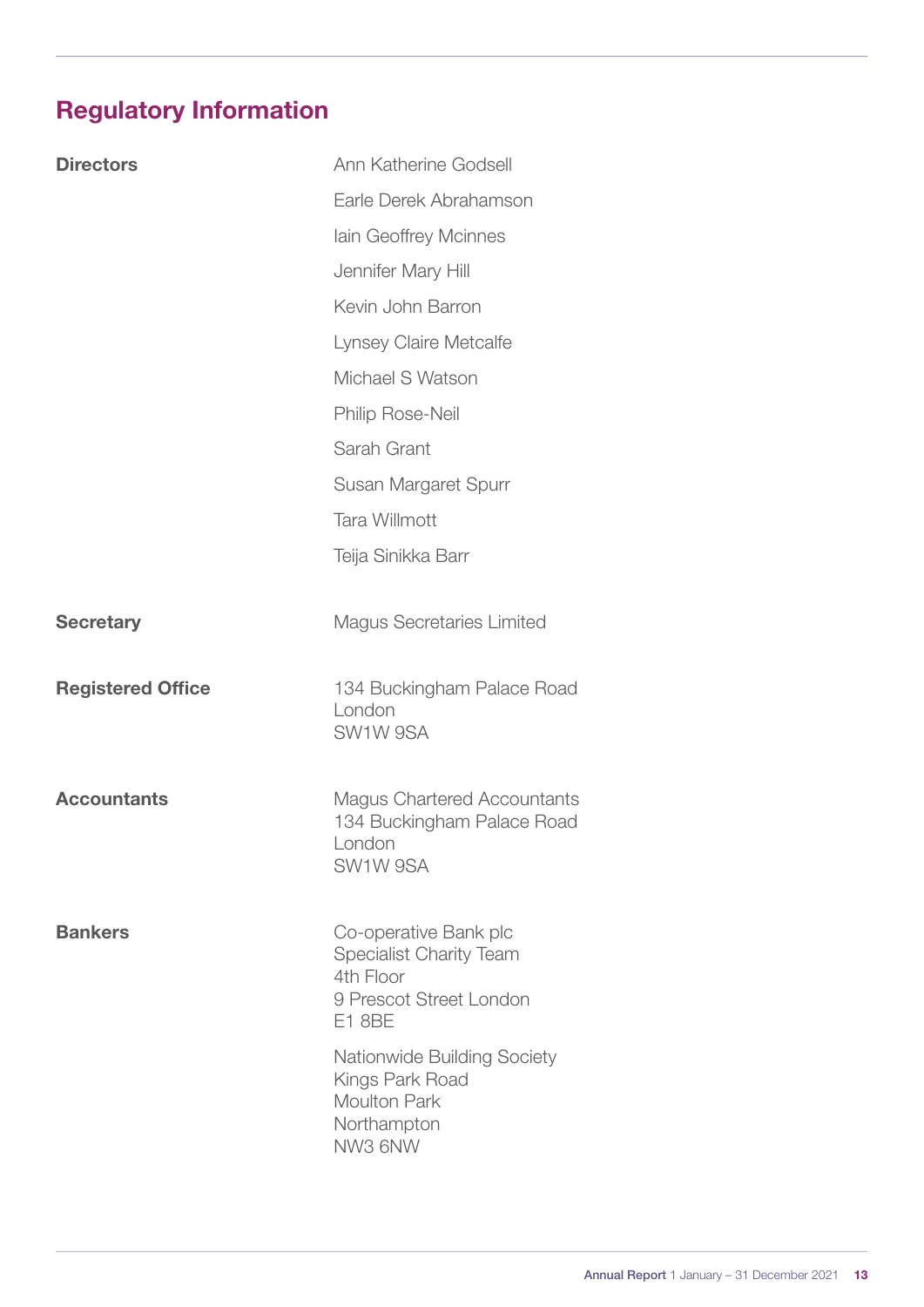# <span id="page-13-0"></span>Report of the Directors

The directors present their report and financial statements for the year ended 31 December 2021.

#### Principal activities

The principal activity of the company throughout the year was to establish and maintain a regulatory body for Complementary and Natural Healthcare.

The following directors have held office during the year:

| <b>Ann Katherine Godsell</b>  | (Appointed 01 May 2021)  |
|-------------------------------|--------------------------|
| Earle Derek Abrahamson        |                          |
| <b>Iain Geoffrey Mcinnes</b>  |                          |
| <b>Jennifer Mary Hill</b>     | (Appointed 01 May 2021)  |
| <b>Kevin John Barron</b>      | (Appointed 01 May 2021)  |
| <b>Lynsey Claire Metcalfe</b> | (Appointed 01 May 2021)  |
| <b>Michael S Watson</b>       | (Resigned 30 April 2021) |
| <b>Philip Rose-Neil</b>       |                          |
| <b>Sarah Grant</b>            |                          |
| <b>Susan Margaret Spurr</b>   |                          |
| <b>Tara Willmott</b>          |                          |
| Teija Sinikka Barr            | (Appointed 01 May 2021)  |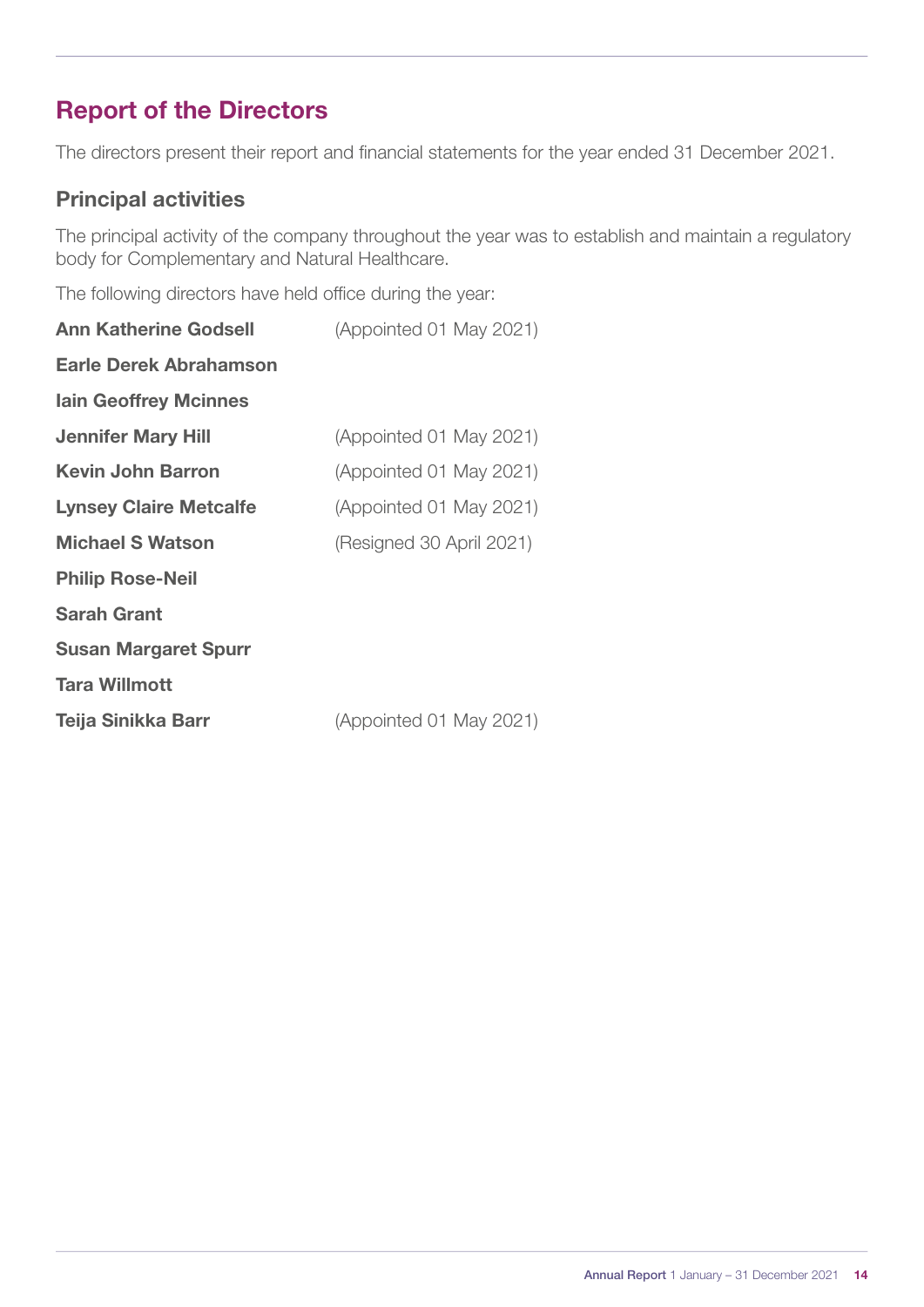#### Directors' responsibilities

The directors are responsible for preparing the Directors' Report and the financial statements in accordance with applicable law and regulations.

Company law requires the directors to prepare financial statements for each financial year. Under that law the directors have elected to prepare the financial statements in accordance with United Kingdom Generally Accepted Accounting Practice (United Kingdom Accounting Standards and applicable law). Under company law the directors must not approve the financial statements unless they are satisfied that they give a true and fair view of the state of affairs of the company and of the profit or loss of the company for that period. In preparing these financial statements, the directors are required to:

- select suitable accounting policies and then apply them consistently;
- make judgements and estimates that are reasonable and prudent;
- prepare the financial statements on the going concern basis unless it is inappropriate to assume that the company will continue in business.

The directors are responsible for keeping adequate accounting records that are sufficient to show and explain the company's transactions and disclose with reasonable accuracy at any time the financial position of the company and enable them to ensure that the financial statements comply with the Companies Act 2006. They are also responsible for safeguarding the assets of the company and hence for taking reasonable steps for the prevention and detection of fraud and other irregularities.

This report has been prepared in accordance with the special provisions of Part 15 of the Companies Act 2006 relating to small companies.

#### On behalf of the board:

la Mannes

Iain Geoffrey Mcinnes, Director **Date: 28 April 2022**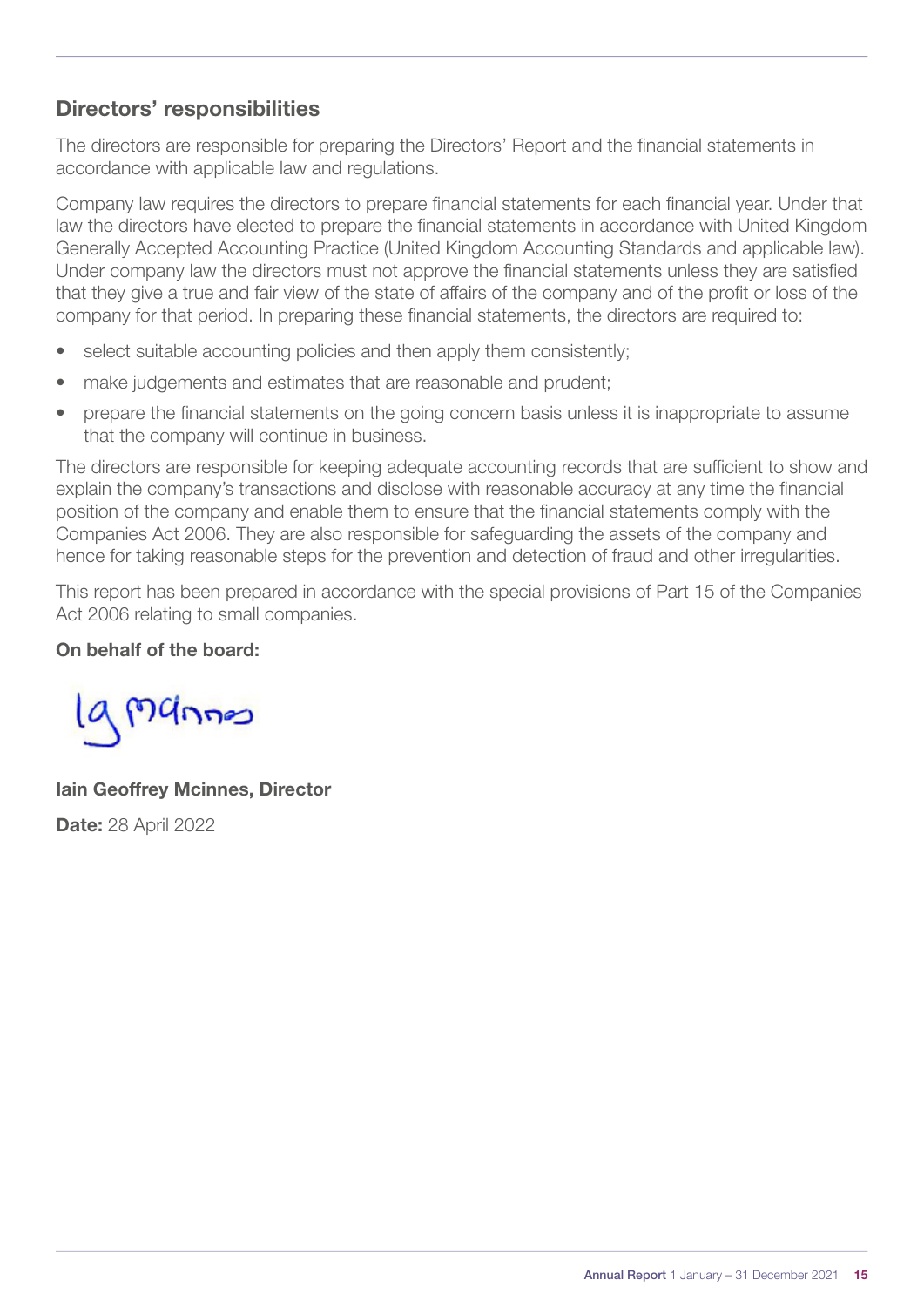# <span id="page-15-0"></span>Report of the Accountants

#### Accountants' Report to the Members on the preparation of the unaudited Statutory Financial statements of The Complementary and Natural Healthcare Council for the year ended 31 December 2021

In order to assist you to fulfil your duties under the Companies Act 2006, we have prepared for your approval the financial statements of Complementary and Natural Healthcare Council for the year ended 31 December 2021 set out on pages 17 to 23 from the company's accounting records and from information and explanations you have given us.

As a practising member firm of the Institute of Chartered Accountants in England and Wales, we are subject to its ethical and other professional requirements which are detailed at: <http://www.icaew.com/en/members/regulations-standards-and-guidance/>

This report is made solely to the Board of Directors of Complementary and Natural Healthcare Council, as a body, in accordance with the terms of our engagement letter dated 24 October 2012. Our work has been undertaken solely to prepare for your approval of the financial statements of Complementary and Natural Healthcare Council and state those matters that we have agreed to state to the Board of Directors of Complementary and Natural Healthcare Council, as a body, in this report in accordance with ICAEW Technical Release 07/16 AAF. To the fullest extent permitted by law, we do not accept or assume responsibility to anyone other than Complementary and Natural Healthcare Council and its Board of Directors as a body, for our work or for this report.

It is your duty to ensure that Complementary and Natural Healthcare Council has kept adequate accounting records and to prepare statutory financial statements that give a true and fair view of the assets, liabilities, financial position and profit of Complementary and Natural Healthcare Council. You consider that Complementary and Natural Healthcare Council is exempt from the statutory audit requirement for the year.

We have not been instructed to carry out an audit or a review of the financial statements of Complementary and Natural Healthcare Council. For this reason, we have not verified the accuracy or completeness of the accounting records or information and explanations you have given to us and we do not, therefore, express any opinion on the statutory financial statements.

#### For and on behalf of:

Magus Chartered Accountants 134 Buckingham Palace Road London SW1W 9SA

**Date: 4 May 2022**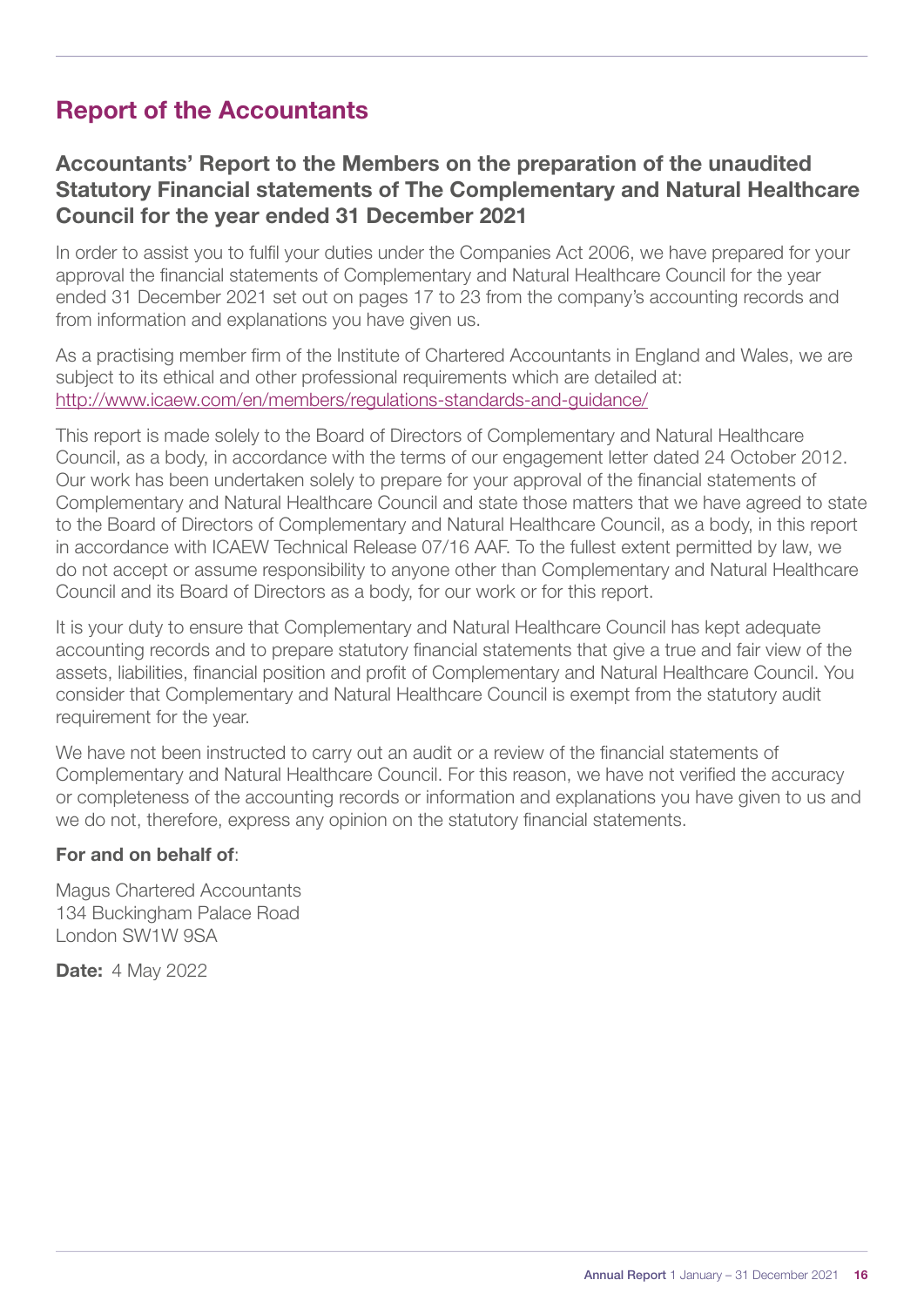# <span id="page-16-0"></span>Income and Expenditure Account For the year ended 31 December 2021

|                                                             | <b>Notes</b>   | <b>Year Ended</b><br>31 December 2021 | <b>Year Ended</b><br>31 December 2020 |
|-------------------------------------------------------------|----------------|---------------------------------------|---------------------------------------|
|                                                             |                | £                                     | £                                     |
| <b>Incoming resources</b>                                   |                |                                       |                                       |
| Registration fees                                           | $\overline{2}$ | 456,446                               | 454,476                               |
| Interest received                                           |                |                                       | 105                                   |
| Other Income                                                |                |                                       | 19,124                                |
| <b>Total incoming resources</b>                             |                | 456,446                               | 473,705                               |
|                                                             |                |                                       |                                       |
| <b>Resources expended</b>                                   |                |                                       |                                       |
| Professional support activities and<br>administration costs | 4 & 5          | 381,914                               | 406,343                               |
| Governance costs                                            | 6              | 7,181                                 | 7,430                                 |
| <b>Total resources expended</b>                             |                | 389,095                               | 413,773                               |
|                                                             |                |                                       |                                       |
| Net income/(deficit) for the period<br>before taxation      |                | 67,351                                | 59,932                                |
| <b>Taxation</b>                                             | 8              |                                       | (20)                                  |
| Net income/(deficit) for the period<br>after taxation       |                | 67,351                                | 59,912                                |
|                                                             |                |                                       |                                       |
| <b>Fund balances brought forward</b>                        |                | 197,950                               | 138,038                               |
|                                                             |                |                                       |                                       |
| <b>Fund balances carried forward</b>                        |                | 265,301                               | 197,950                               |

There are no other recognised gains or losses.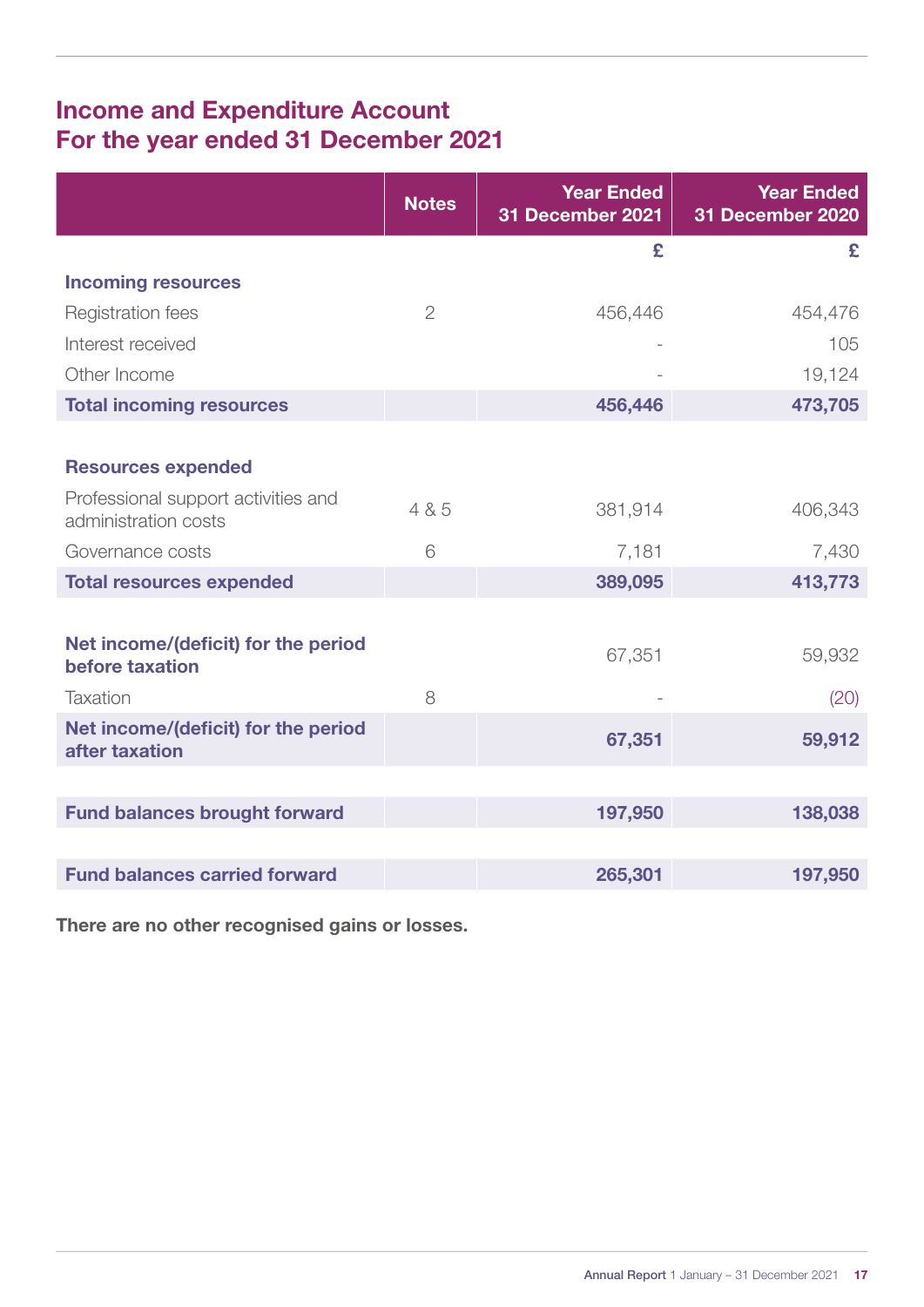## <span id="page-17-0"></span>Balance Sheet as at 31 December 2021

|                                                          | <b>Notes</b> | 2021      | 2021    | 2020    | 2020    |
|----------------------------------------------------------|--------------|-----------|---------|---------|---------|
|                                                          |              | £         | £       | £       | £       |
| <b>Fixed Assets</b>                                      |              |           |         |         |         |
| <b>Tangible Fixed Assets</b>                             | $\Theta$     |           | 64,331  |         | 37,436  |
| <b>Current Assets</b>                                    |              |           |         |         |         |
| Debtors                                                  | 10           | 234       |         | 4,464   |         |
| Cash at bank and in hand                                 |              | 222,331   |         | 165,614 |         |
|                                                          |              | 222,565   |         | 170,078 |         |
|                                                          |              |           |         |         |         |
| <b>Creditors: Amounts falling due</b><br>within one year | 11           | (21, 595) |         | (9,564) |         |
| <b>Net Current Assets</b>                                |              |           | 200,970 |         | 160,514 |
| <b>Total Net Assets</b>                                  |              |           | 265,301 |         | 197,950 |
|                                                          |              |           |         |         |         |
| <b>Reserves</b>                                          |              |           |         |         |         |
| <b>Income and Expenditure account</b>                    |              |           | 265,301 |         | 197,950 |

For the year ended 31 December 2021 the company was entitled to exemption under section 477 of the Companies Act 2006 relating to small companies.

No members have required the company to obtain an audit of its accounts for the year ended 31 December 2021 in accordance with section 476 of the Companies Act 2006.

The members acknowledge their responsibility for complying with the requirements of the Act with respect to accounting records and for the preparation of accounts.

These financial statements have been prepared in accordance with the special provisions of Part 15 of the Companies Act 2006 relating to small companies and in accordance with the Financial Reporting Standard for Smaller Entities (effective January 2016).

#### Approved and authorised for issue by the Board on:

Signed on their behalf by:

19 Mannes

Iain Geoffrey Mcinnes, Director Company Number 06643004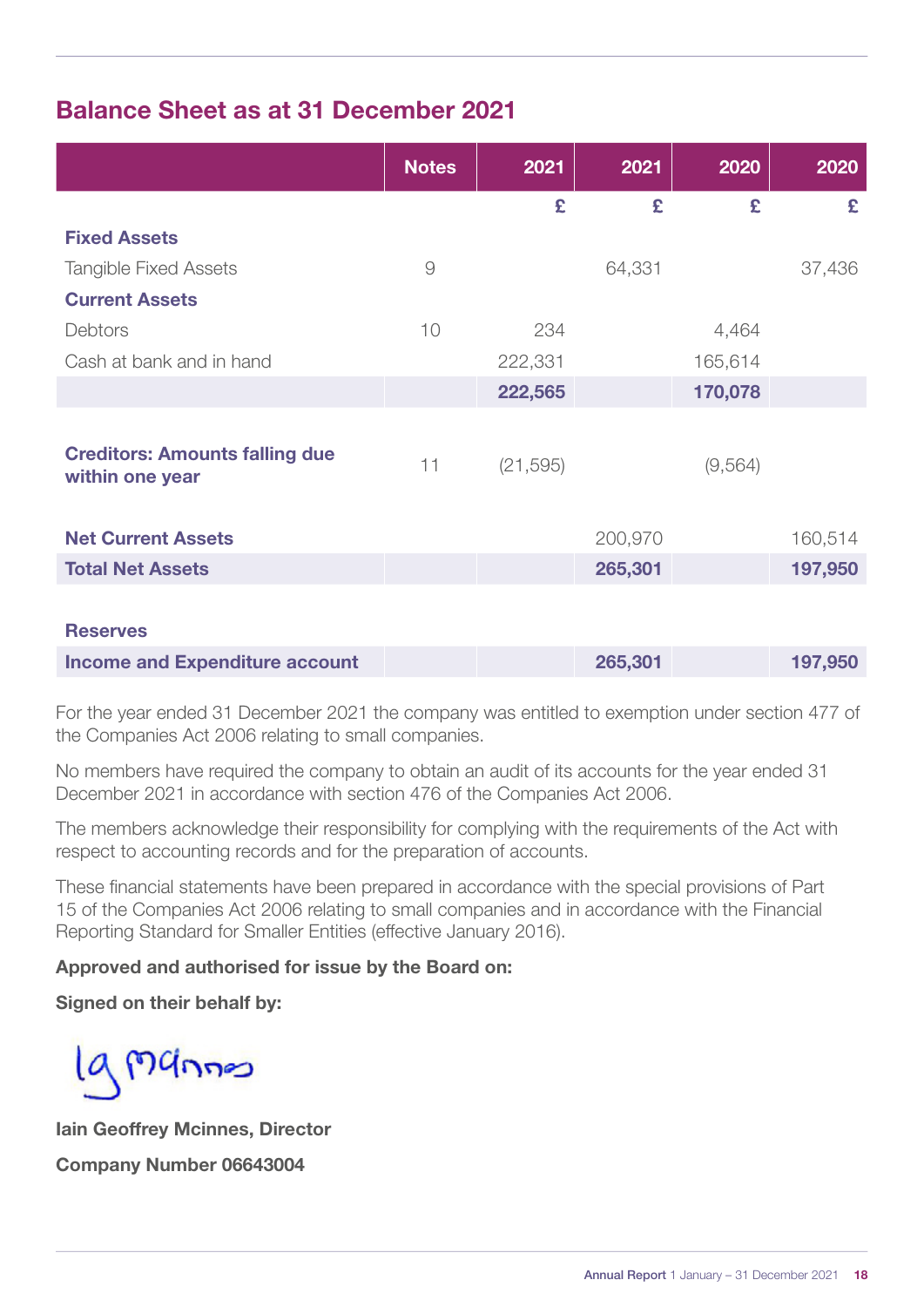## <span id="page-18-0"></span>Notes to the Financial Statements For the year ended 31 December 2021

#### 1. Accounting Policies

#### Basis of Accounting

The company has taken advantage of the provisions of paragraph 3(3) of schedule 4 of the Companies Act and adopted the Companies Act formats to reflect the nature of the company's activities as a not for profit entity. The financial statements are prepared under the historical cost convention and in accordance with the Financial Reporting Standard for Smaller Entities (effective January 2016).

The company is reliant on initial and annual renewal of registration fee income in order to support the costs of running its activities. The directors have considered management accounts, cash flow projections and budgets for the year 2021 and believe the company will have sufficient resources to meet its liabilities as they fall due and that it is appropriate for the financial statements to be prepared on a going concern basis.

#### Income

Initial and annual renewal of registration fees are allocated to income as received.

#### **Expenditure**

All expenditure is included on an accruals basis and is recognised when there is a legal or constructive obligation for payment to be made. Governance costs are the costs associated with the strategic direction of the organisation and with meeting regulatory requirements.

#### Tangible Fixed Assets

The company has a capitalisation policy of £500. Any asset of less than £500 in value is expensed immediately in the income and expenditure account. Depreciation is provided to write off the cost of the Fixed Assets over their estimated useful lives at the following annual rates:

| <b>Office fixtures and fittings</b> | Straight line over 3 years  |
|-------------------------------------|-----------------------------|
| <b>Office equipment</b>             | Straight line over 3 years  |
| <b>Website</b>                      | Straight line over 3 years  |
| <b>Data Register</b>                | Straight line over 10 years |

#### Operating leases

Operating lease and rental costs, where substantially all the benefits and risks of ownership remain with the lessor have been charged to expenditure as they arise.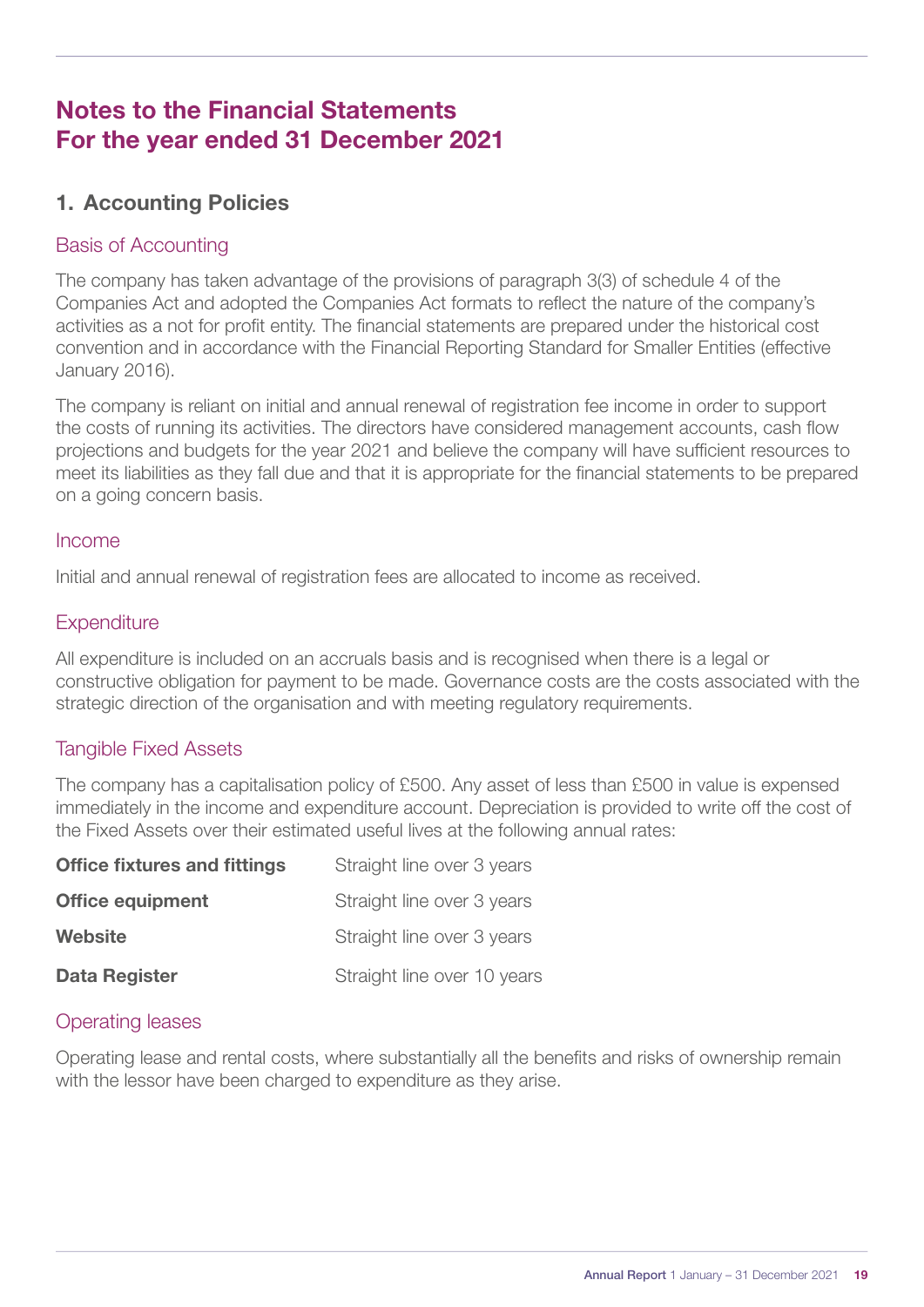## 2. Membership Income

|                          | 2021                     | 2020    |
|--------------------------|--------------------------|---------|
|                          | £                        | £       |
| <b>Registration Fees</b> | 456,446                  | 454,476 |
| <b>Interest Received</b> | $\overline{\phantom{a}}$ | 105     |
| Other Income             | $\overline{\phantom{a}}$ | 19,124  |
|                          | 456,446                  | 473,705 |

## 3. Operating Income

|                                                               | 2021  | 2020  |
|---------------------------------------------------------------|-------|-------|
|                                                               |       |       |
| Net operating income for the period is stated after charging: |       |       |
| Depreciation                                                  | 8,923 | 6,464 |

## 4. Professional Support/Activities

|                      | 2021  | 2020  |
|----------------------|-------|-------|
|                      | £     | £     |
| Attendance fees      | 2,490 | 891   |
| Venue Hire           | 1,419 | 1,966 |
| Assessors/Other Fees | 407   | 1,639 |
|                      | 4,315 | 4,496 |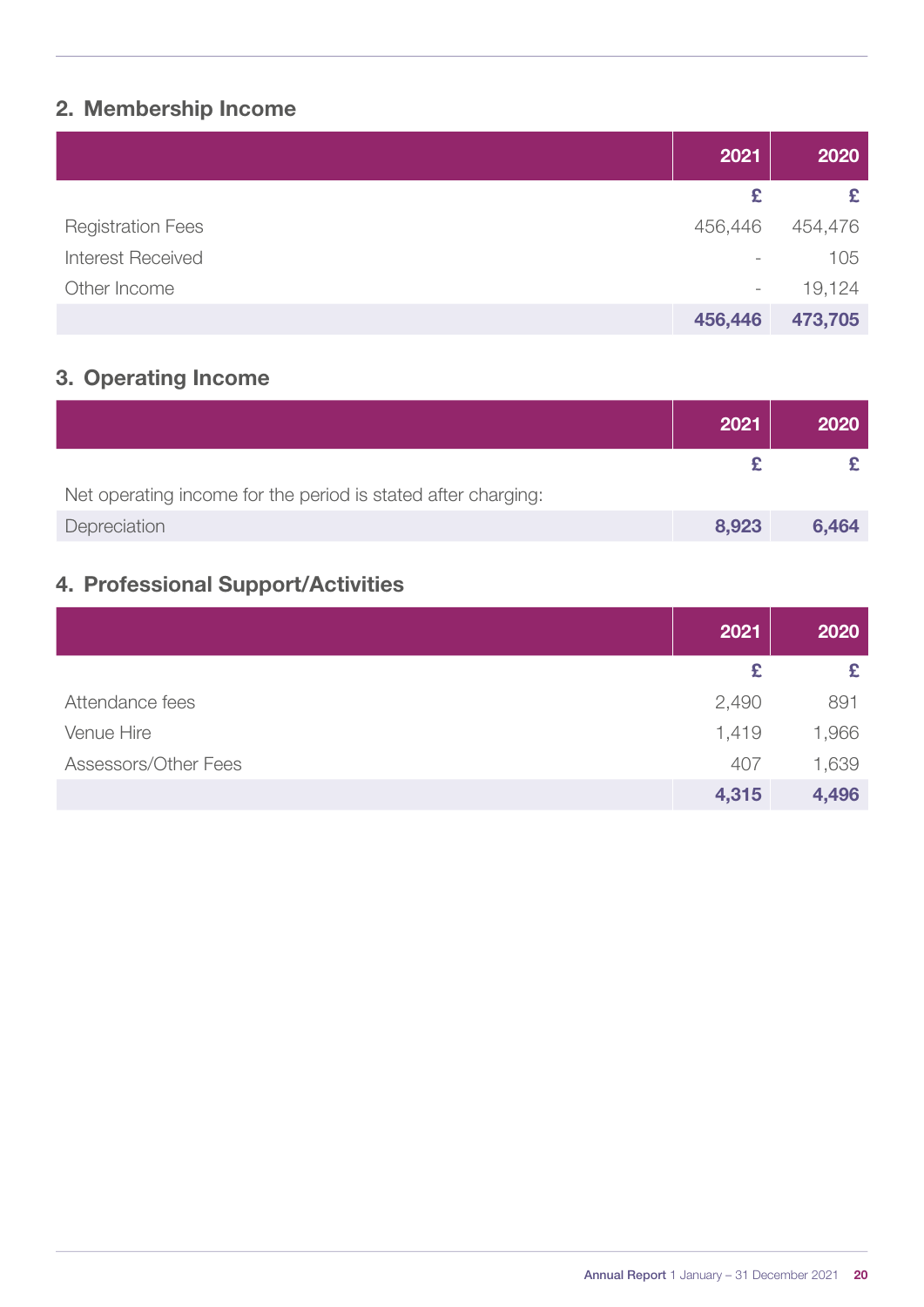## 5. Administration Costs

|                                  | 2021    | 2020    |
|----------------------------------|---------|---------|
|                                  | £       | £       |
| <b>Rent and Rates</b>            | 15,800  | 26,803  |
| Legal & professional fees        | 57,730  | 48,780  |
| Consultants fees                 | 1,050   | 4,725   |
| Staff costs                      | 230,642 | 255,102 |
| Subscription fee                 | 1,258   | 2,561   |
| IT Support & Web development     | 29,457  | 24,457  |
| <b>Travel and Subsistence</b>    | 487     |         |
| Marketing & branding             | 16,245  | 14,969  |
| Printing, postage and stationery | 2,012   | 3,789   |
| Telephone                        | 1,950   | 1,155   |
| Other office costs               | 384     | 1,777   |
| Insurance                        | 2,147   | 2,358   |
| Depreciation                     | 8,923   | 6,464   |
| <b>Bank Charges</b>              | 9,512   | 8,907   |
|                                  | 377,598 | 401,847 |

### 6. Governance Costs

|                               | 2021  | 2020  |
|-------------------------------|-------|-------|
|                               | £     |       |
| <b>Travel and Subsistence</b> | 1,037 | 1,236 |
| Audit and accountancy fees    | 6,144 | 6,194 |
| Legal and professional fees   |       |       |
|                               | 7,181 | 7,430 |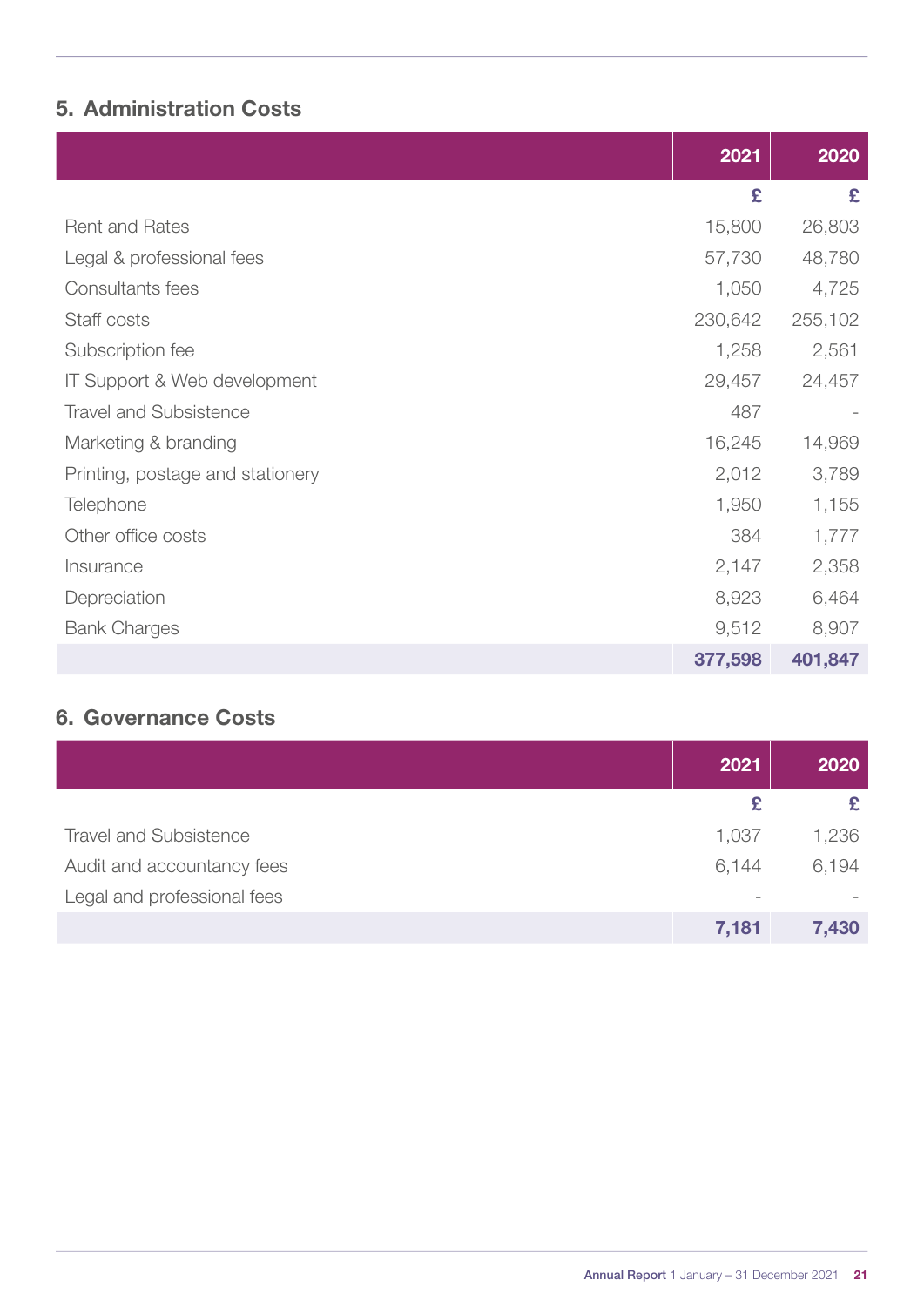#### 7. Staff Costs

|                       | 2021    | 2020    |
|-----------------------|---------|---------|
|                       | £       |         |
| Gross salaries        | 205,123 | 226,313 |
| Social security costs | 19,275  | 19,174  |
| Pension costs         | 6,244   | 9,856   |
|                       | 230,642 | 255,343 |

#### Staff Numbers

The average number of staff employed by the organisation for the period was 4 (2020:4)

#### 8. Taxation

|                                                            | 2021                     | 2020 |
|------------------------------------------------------------|--------------------------|------|
|                                                            |                          |      |
| United Kingdom corporation tax at 19% on investment income | $\overline{\phantom{a}}$ |      |
|                                                            |                          |      |

### 9. Tangible Fixed Assets

|                                              | <b>Fixtures Fittings and equipment</b> |
|----------------------------------------------|----------------------------------------|
|                                              | £                                      |
| <b>Cost</b>                                  |                                        |
| As at 1 January 2021                         | 104,518                                |
| Additions                                    | 35,818                                 |
| <b>Carried forward at 31st December 2021</b> | 140,336                                |
|                                              |                                        |
| <b>Depreciation</b>                          |                                        |
| As at 1 January 2021                         | 67,083                                 |
| Charge for the year                          | 8,923                                  |
| <b>Carried forward at 31st December 2021</b> | 76,005                                 |
|                                              |                                        |
| <b>Net Book Value</b>                        |                                        |
| As at 31st December 2020                     | 37,436                                 |
| As at 31st December 2021                     | 64,331                                 |
|                                              |                                        |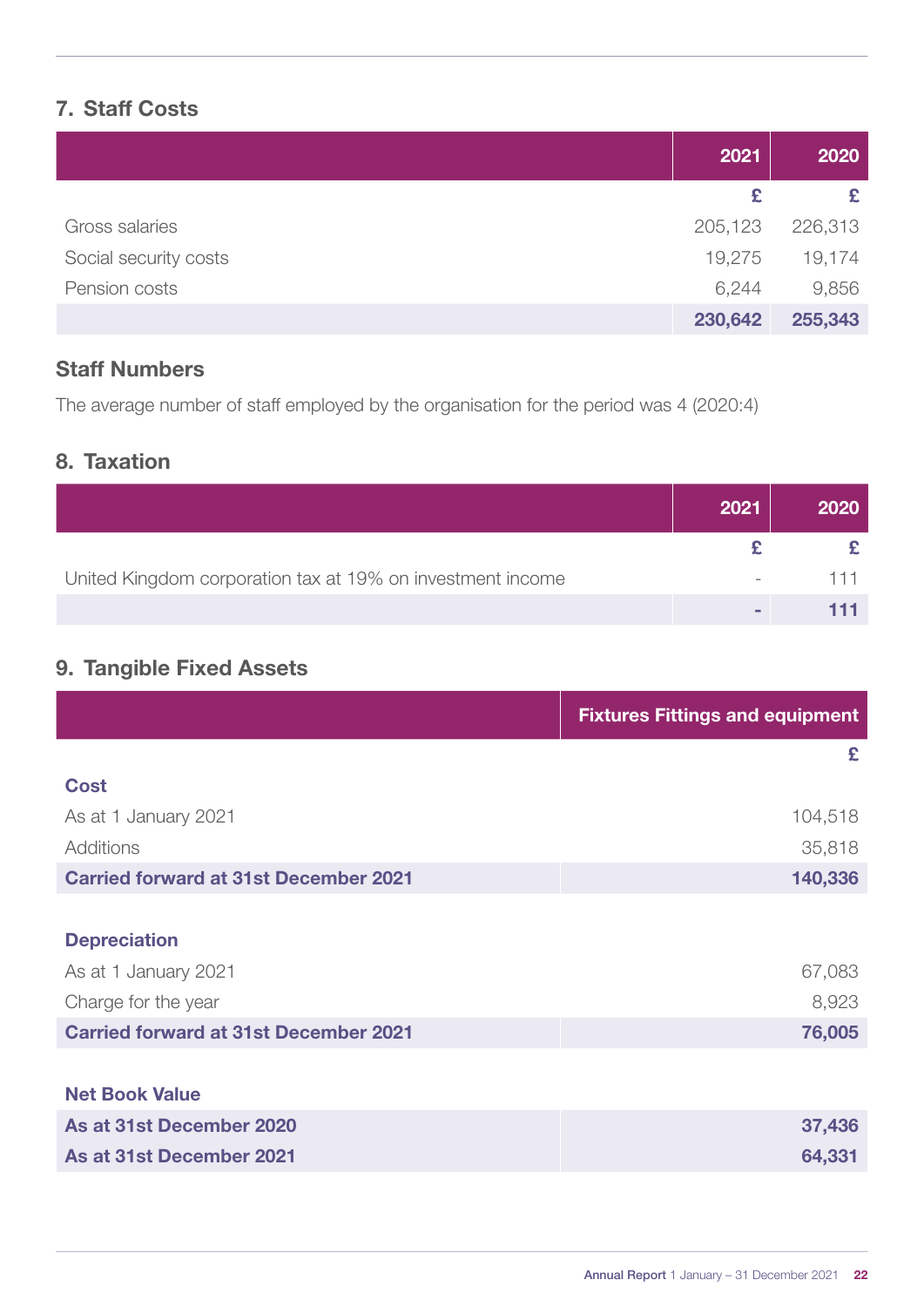#### 10. Debtors

|                     | 2021 | 2020  |
|---------------------|------|-------|
|                     | £    | £     |
| Prepayments         | 195  | 744   |
| <b>Rent Deposit</b> | 39   | 3,720 |
|                     | 234  | 4,464 |

#### 11. Creditors: Amounts falling due within one year

|                                 | 2021   | 2020  |
|---------------------------------|--------|-------|
|                                 | £      | £     |
| Trade creditors                 | 12,976 | 1,881 |
| Social security and other taxes | 7,663  | 6,633 |
| Pension Fund                    | 333    | 333   |
| Company Credit Card             | 511    | 606   |
| Corporation Tax                 | 111    | 111   |
|                                 | 21,595 | 9,564 |

#### 12. Capital Commitments

Land and buildings are occupied under a license fee which is renewable annually at a current cost of £27,000. However, the Board of Directors decided not to renew the lease of rental office at 46-48 East Smithfield.

#### 13. Related party transactions

There were no related party transactions during the year.

#### 14. Limited Liability

In the event of a winding up the company is limited by guarantee and has no share capital. In the event of it winding up the liability of each member is limited to £1.

#### 15. Statement of movements on Reserves

|                                    | £.      |
|------------------------------------|---------|
| Balance at 1 January 2021          | 197,950 |
| Net Income for the year            | 67,351  |
| <b>Balance at 31 December 2021</b> | 265,301 |